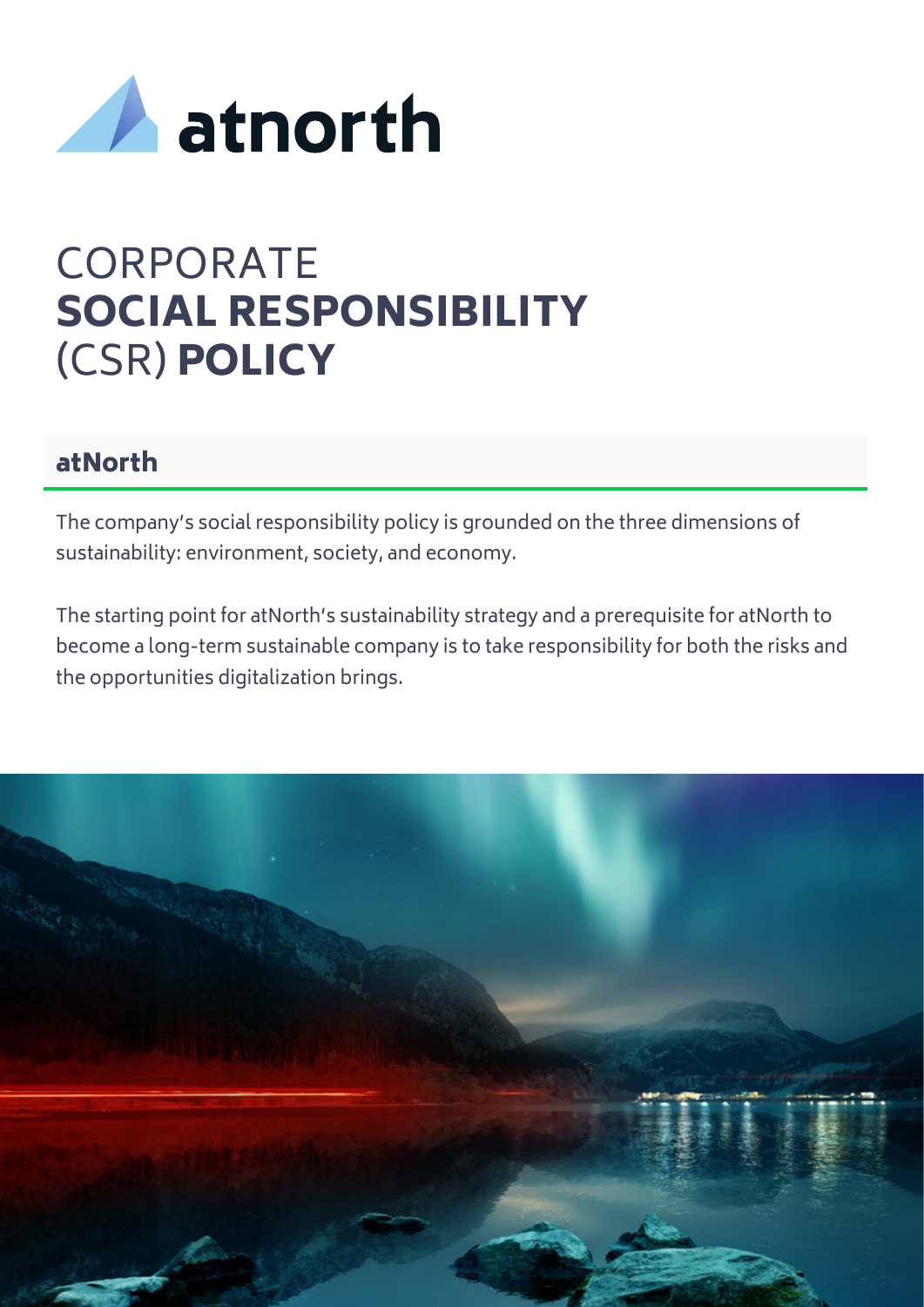# Our Responsibility

atNorth strives for the prevention and reduction of the negative impact that our business might cause by improving performance in terms of supply, quality of our services and products throughout the lifecycle.

The objectives chosen for this CSR policy are selected to align with the nature of the company. Suggestions from atNorth's stakeholders have helped to set the goals within atNorth's CSR policy.

## Sustainable Development Global Goals

atNorth follows six sustainable global goals in its CSR policy:



## Goals:

# **Circularity and Responsible Business**



atNorth works with suppliers who offer to take-back IT products for an extended hardware lifespan or the responsible reuse and in the end, recycling of the hardware components.

atNorth's policy on sustainable purchase is a guiding principle in all the company's procurement. The policy is introduced to employees and suppliers.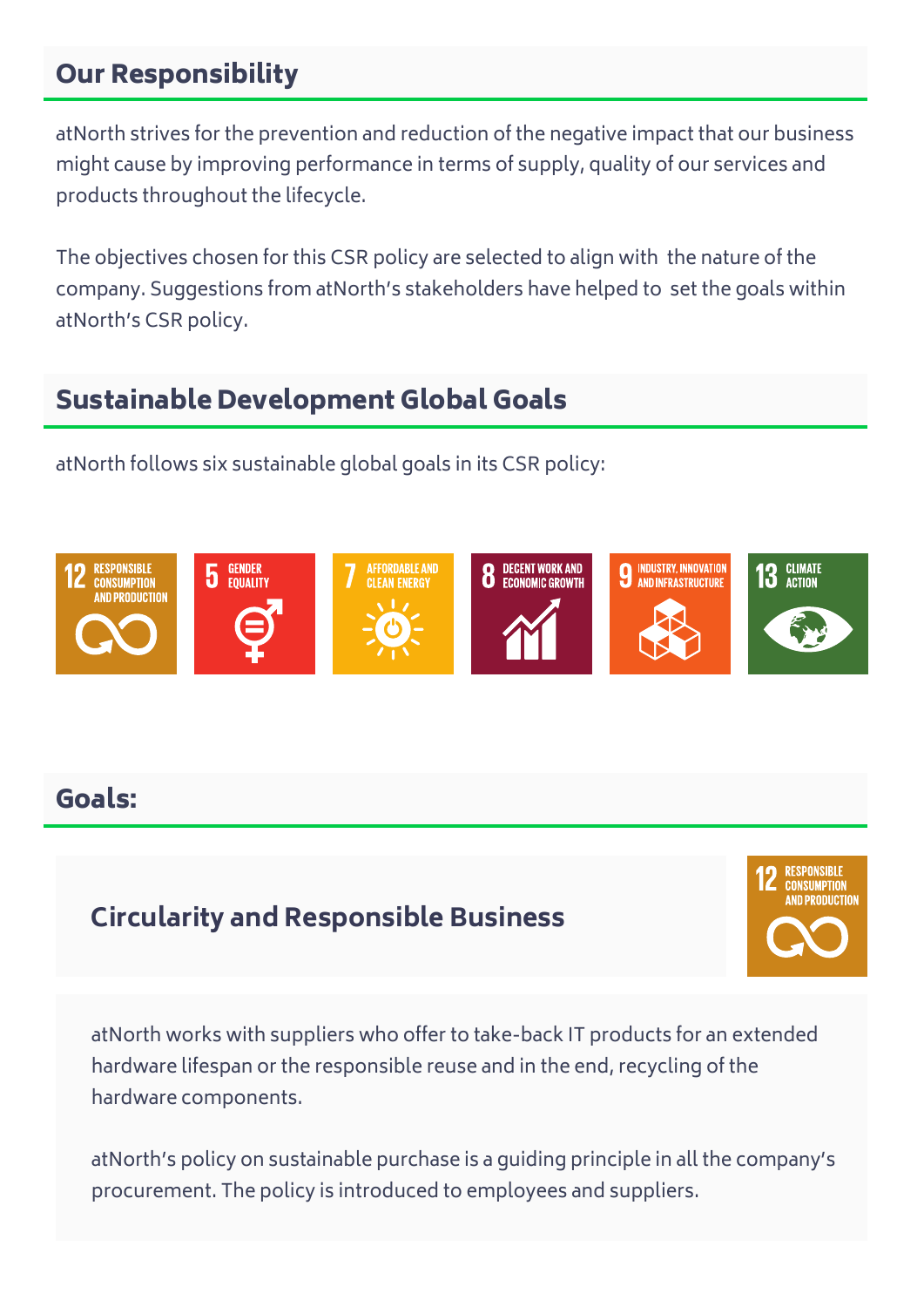#### **Innovation**



Sustainable innovation and advancement is at the core of atNorth's operations, both internally and externally.

atNorth's activities open opportunities for entrepreneurship across academic and business communities.

atNorth strives to be collaborative, open-minded and inclusive within innovation, research and development across the data center industry.





**GENDER**<br>EQUALITY

5

Sustainable and renewable power sources continue to be a major focus for atNorth's operations.

atNorth focuses on building sites in areas where the electricity transmission system is in a sustainable, renewable form.

atNorth aims to be carbon neutral across all of its operating locations.

# **Equality**

atNorth aims to increase the ratio of women in operations and in administrative roles. As part of these initiatives, atNorth will the implementation process of equal pay certification by the end of 2022.